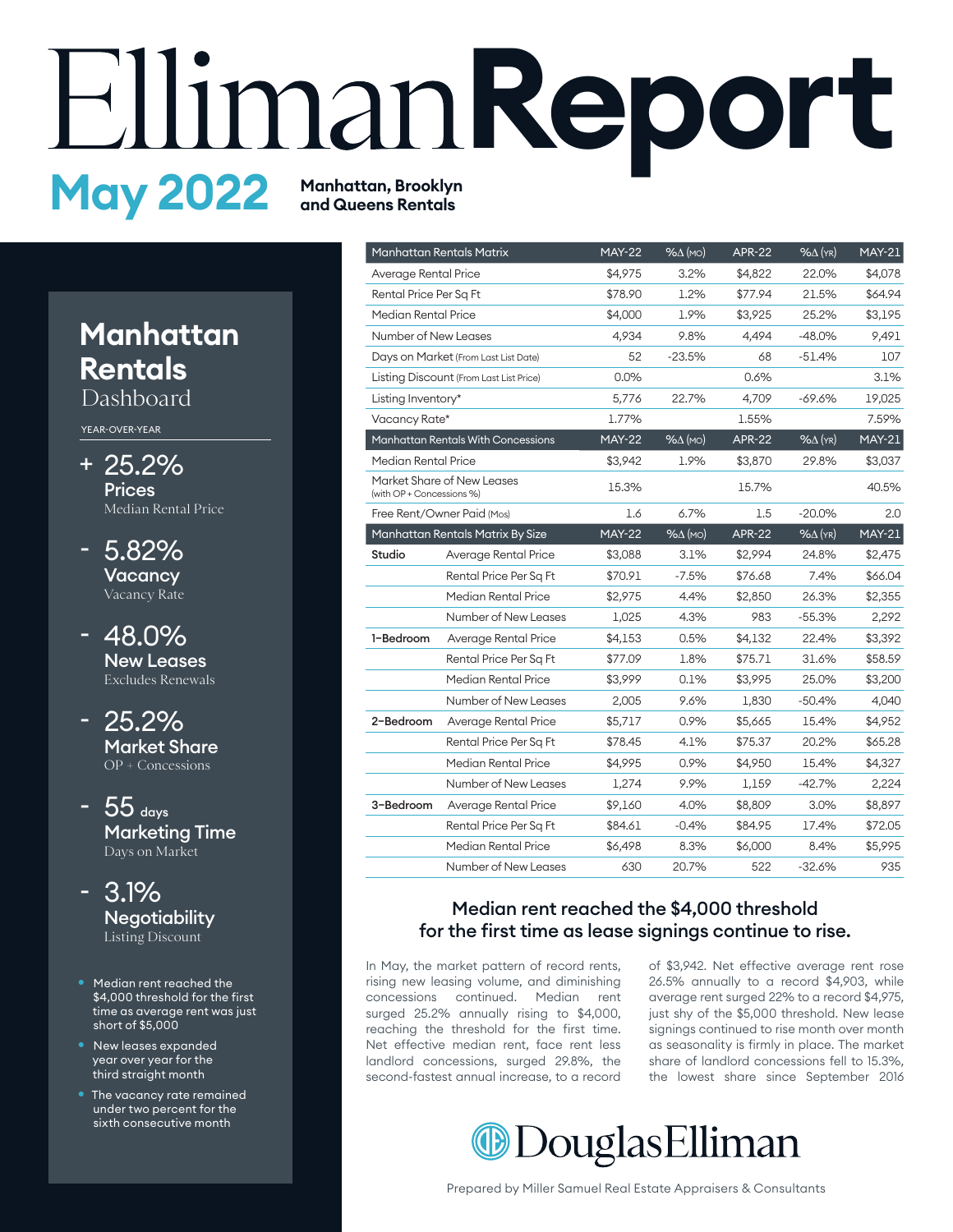240

and consistent for a market with record rents. Bidding wars accounted for an 18.5% market share, down from 21.3% in April, but the average premium above the landlord's last asking price rose to 11.1% from 10.7% in April.

*\*Note: Our research efforts pivoted to a new and robust listing system that enabled us to pull more rental inventory into all three rental markets reported in this report. As a result, listing inventory and the vacancy rate were restated in December 2020.*



| Manhattan Rentals Matrix By Property Type | <b>MAY-22</b> | $% \triangle$ (MO) | <b>APR-22</b> | $%$ $(YR)$ | <b>MAY-21</b> |
|-------------------------------------------|---------------|--------------------|---------------|------------|---------------|
| Doorman Median Rental Price               | \$4.790       | 4.1%               | \$4,600       | 26.4%      | \$3,790       |
| Non-Doorman Median Rental Price           | \$3,300       | 3.1%               | \$3,200       | 32.0%      | \$2,500       |
| Loft Median Rental Price                  | \$9,250       | 12.1%              | \$8.248       | 20.1%      | \$7,700       |
| New Development Median Rental Price       | \$5.442       | $-10.4%$           | \$6.075       | 13.6%      | \$4.792       |
| <b>Existing Median Rental Price</b>       | \$3.995       | 3.8%               | \$3,850       | 31.1%      | \$3,048       |
|                                           |               |                    |               |            |               |

| Manhattan Rentals Matrix By Price                    | <b>MAY-22</b> | $% \triangle (MO)$ | <b>APR-22</b> | $%$ $\Delta$ (YR) | <b>MAY-21</b> |
|------------------------------------------------------|---------------|--------------------|---------------|-------------------|---------------|
| Luxury (Top 10%) Average Rental Price                | \$13,500      | 5.2%               | \$12,836      | 16.5%             | \$11,584      |
| Luxury (Top 10%) Rental Price Per Sq Ft              | \$97.39       | 2.8%               | \$94.78       | 26.6%             | \$76.92       |
| Luxury (Top 10%) Median Rental Price                 | \$10,443      | 4.4%               | \$10,000      | 16.7%             | \$8,950       |
| Luxury (Top 10%) Number of New Leases                | 494           | 8.8%               | 454           | $-48.0%$          | 950           |
| Luxury (Top 10%) Entry Price Threshold               | \$7,917       | 2.2%               | \$7,750       | 19.7%             | \$6,615       |
| Upper Tier (30% below Luxury) - Med. Rental Price    | \$5,495       | 1.8%               | \$5,400       | 22.1%             | \$4,500       |
| Mid Tier (2 <sup>nd</sup> 30%) - Median Rental Price | \$3.794       | 2.5%               | \$3,700       | 26.7%             | \$2,995       |
| Entry Tier (1st 30%) - Median Rental Price           | \$2,550       | 2.0%               | \$2.499       | 27.5%             | \$2,000       |

| <b>Downtown Rentals Matrix</b> | <b>MAY-22</b> | $%$ $\Lambda$ (MO) | <b>APR-22</b> | $%$ $(\gamma_R)$ | <b>MAY-21</b> |
|--------------------------------|---------------|--------------------|---------------|------------------|---------------|
| Median Rental Price            | \$4,495       | $1.0\%$            | \$4,450       | 28.6%            | \$3.495       |
| Number of New Leases           | 2.247         | 8.5%               | 2.071         | $-46.9%$         | 4.234         |
| Vacancy Rate*                  | 2.21%         |                    | 1.90%         |                  | 9.92%         |

| Eastside Rentals Matrix | <b>MAY-22</b> | $\sqrt{96\Lambda}$ (MO) | <b>APR-22</b> | $\%$ $\wedge$ (YR) | <b>MAY-21</b> |
|-------------------------|---------------|-------------------------|---------------|--------------------|---------------|
| Median Rental Price     | \$3.750       | $0.0\%$                 | \$3.750       | 27.1%              | \$2,950       |
| Number of New Leases    | 1.000         | 7.1%                    | 934           | -56.5%             | 2.297         |
| Vacancy Rate*           | 1.15%         |                         | 0.93%         |                    | 5.53%         |

| ' Westside Rentals Matrix . | <b>MAY-22</b> | $%$ $\Lambda$ (MO) | APR-22  | $%$ $(\gamma_R)$ | $MAY-21$ |
|-----------------------------|---------------|--------------------|---------|------------------|----------|
| Median Rental Price         | \$4,200       | 5.1%               | \$3.995 | 31.3%            | \$3,200  |
| Number of New Leases        | 1.112         | 15.6%              | 962     | $-49.8\%$        | 2.216    |
| Vacancy Rate*               | 1.83%         |                    | 1.76%   |                  | 7.58%    |

| Northern Manhattan Rentals Matrix | <b>MAY-22</b> | $%$ $\Lambda$ (MO) | <b>APR-22</b> | $\%$ $\wedge$ (YR) | $MAY-21$ |
|-----------------------------------|---------------|--------------------|---------------|--------------------|----------|
| Median Rental Price               | \$2,500       | 2.0%               | \$2.450       | 11.1%              | \$2.250  |
| Number of New Leases              | 575           | 91%                | 527           | $-22.7\%$          | 744      |
| Vacancy Rate*                     | 1.42%         |                    | 1.24%         |                    | 4.26%    |

# **Property Type**

- Doorman's net effective median rent reached a new high for the fifth consecutive month
- Non-doorman net effective median rent and median rent rose to records for the second straight month

#### **Price Tier**

- Luxury price trend indicators all rose to the second-highest on record
- Luxury market share of one-year leases rose to a new high, exceeding half of all new leases
- Luxury net effective median rent rose annually for the thirteen consecutive month

#### **Downtown**

- Median rent surged annually as new leases fell sharply
- Vacancy plunged year over year

\$2,650

#### **Eastside**

- Median rent surged annually as new leases fell sharply
- Vacancy plunged year over year

## **Westside**

- Median rent surged annually as new leases fell sharply
- Vacancy plunged year over year

## **Northern Manhatan**

- Median rent rose annually as new leases fell sharply
- Vacancy declined annually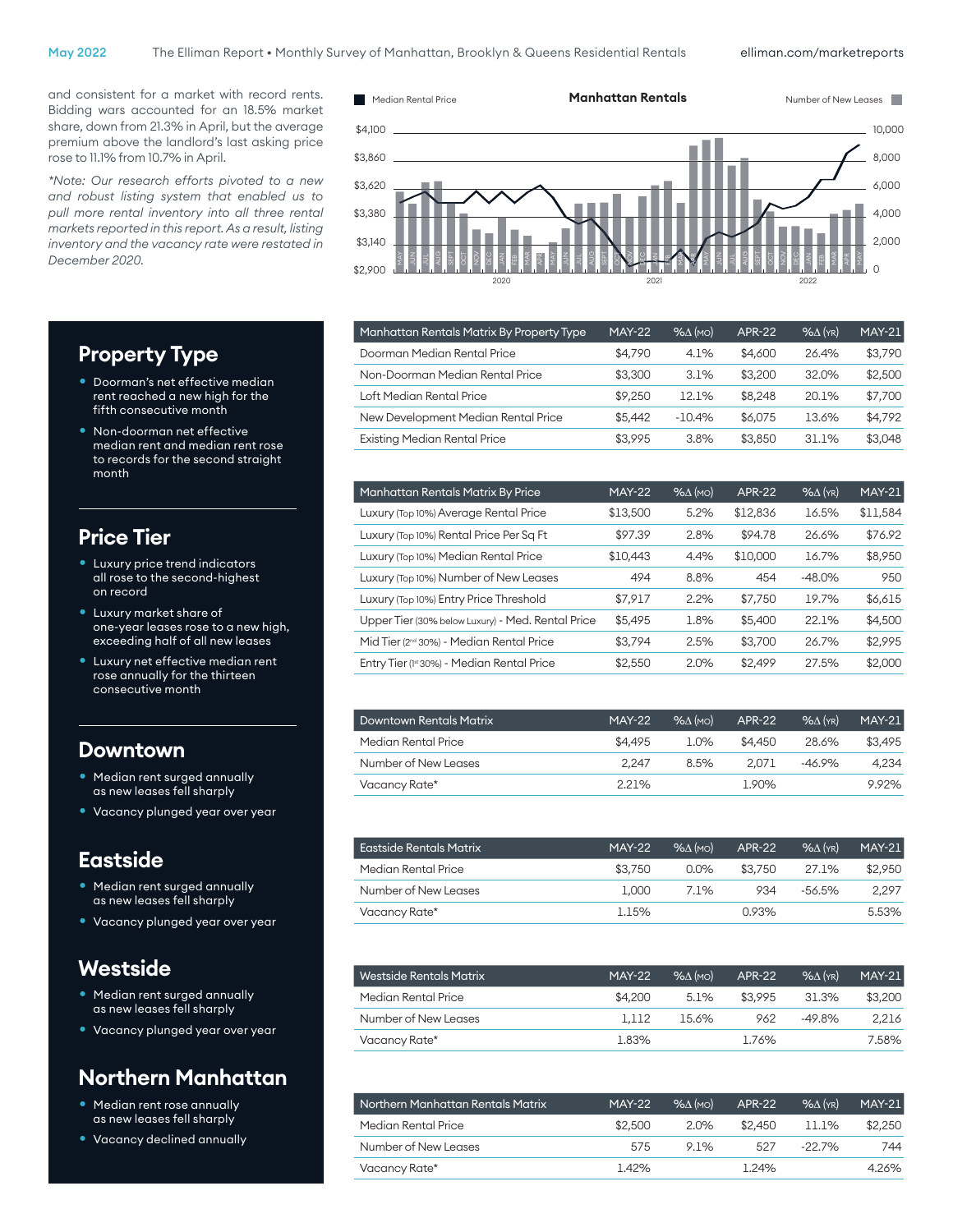

| <b>Brooklyn Rentals Matrix</b>         |                                          | <b>MAY-22</b> | $% \triangle (MO)$ | <b>APR-22</b> | $% \triangle$ (YR) | <b>MAY-21</b> |
|----------------------------------------|------------------------------------------|---------------|--------------------|---------------|--------------------|---------------|
|                                        |                                          |               |                    |               |                    |               |
| Average Rental Price                   |                                          | \$3.744       | 6.5%               | \$3,517       | 17.4%              | \$3,188       |
| Rental Price Per Sq Ft                 |                                          | \$55.17       | 9.8%               | \$50.23       | 18.4%              | \$46.61       |
| Median Rental Price                    |                                          | \$3,250       | 6.6%               | \$3,048       | 18.2%              | \$2,750       |
| Number of New Leases                   |                                          | 1,531         | $-2.2%$            | 1,566         | $-38.9%$           | 2,506         |
|                                        | Days on Market (From Last List Date)     | 26            | $-42.2%$           | 45            | $-73.2%$           | 97            |
|                                        | Listing Discount (From Last List Price)  | $-1.8%$       |                    | $-1.4%$       |                    | 1.9%          |
| Listing Inventory*                     |                                          | 2,954         | 15.8%              | 2,551         | $-78.0%$           | 13,410        |
|                                        | <b>Brooklyn Rentals With Concessions</b> | <b>MAY-22</b> | $% \Delta (MO)$    | <b>APR-22</b> | $%$ $\Delta$ (YR)  | <b>MAY-21</b> |
| Median Rental Price                    |                                          | \$3,206       | 6.9%               | \$2,998       | 21.3%              | \$2,644       |
| (with OP + Concessions %)              | Market Share of New Leases               | 19.2%         |                    | 22.4%         |                    | 36.4%         |
|                                        | Free Rent/Owner Paid (Mos)               | 1.2           | $-7.7%$            | 1.3           | $-33.3%$           | 1.8           |
|                                        | <b>Brooklyn Rentals Matrix By Size</b>   | <b>MAY-22</b> | $% \Delta (MO)$    | <b>APR-22</b> | $%$ $\Delta$ (YR)  | <b>MAY-21</b> |
| Studio                                 | Average Rental Price                     | \$2,829       | 4.9%               | \$2,697       | 13.8%              | \$2,486       |
|                                        | Rental Price Per Sq Ft                   | \$61.17       | 15.1%              | \$53.14       | 11.2%              | \$55.02       |
|                                        | Median Rental Price                      | \$2,800       | 4.7%               | \$2,674       | 23.1%              | \$2,275       |
|                                        | Number of New Leases                     | 231           | $-2.1%$            | 236           | $-40.9%$           | 391           |
| 1-Bedroom                              | Average Rental Price                     | \$3,299       | 7.5%               | \$3,070       | 18.9%              | \$2,774       |
|                                        | Rental Price Per Sq Ft                   | \$55.04       | 6.6%               | \$51.61       | 12.9%              | \$48.77       |
|                                        | Median Rental Price                      | \$3,150       | 8.6%               | \$2,900       | 16.7%              | \$2,700       |
|                                        | Number of New Leases                     | 590           | $-4.2%$            | 616           | $-36.7%$           | 932           |
| 2-Bedroom                              | Average Rental Price                     | \$4,061       | 2.7%               | \$3,953       | 22.0%              | \$3,328       |
|                                        | Rental Price Per Sq Ft                   | \$53.92       | 5.1%               | \$51.29       | 22.7%              | \$43.94       |
|                                        | Median Rental Price                      | \$3,500       | 2.9%               | \$3,400       | 20.7%              | \$2,900       |
|                                        | Number of New Leases                     | 475           | 6.0%               | 448           | $-39.0\%$          | 779           |
| 3-Bedroom                              | Average Rental Price                     | \$5,119       | 12.6%              | \$4,546       | 12.5%              | \$4,551       |
|                                        | Rental Price Per Sq Ft                   | \$55.44       | 18.9%              | \$46.63       | 24.8%              | \$44.43       |
|                                        | Median Rental Price                      | \$3,982       | 12.2%              | \$3,550       | 13.9%              | \$3,497       |
|                                        | Number of New Leases                     | 235           | $-11.7\%$          | 266           | $-41.8%$           | 404           |
| <b>Brooklyn Rentals Matrix By Type</b> |                                          | $MAY-22$      | $% \triangle (MO)$ | <b>APR-22</b> | $%$ $\Delta$ (YR)  | <b>MAY-21</b> |
| Luxury (Top 10%) Median Rental Price   |                                          | \$6,900       | 0.7%               | \$6,850       | 15.0%              | \$5,998       |
|                                        | Luxury (Top 10%) Entry Price Threshold   | \$5,600       | 4.7%               | \$5,350       | 17.9%              | \$4,750       |
|                                        | New Development Median Rental Price      | \$3,775       | 0.7%               | \$3,750       | 25.8%              | \$3,000       |

Net effective median rent, face rent less landlord concessions, surged 21.3%, the fastest annual increase observed to a record of \$3,206. Net effective average rent rose 20.5% annually to a record \$3,694. The market share of landlord concessions fell to 19.2%, the lowest amount since November 2017 and consistent with a market experiencing record rents. Bidding wars accounted for a 23.8% market share, down nominally from 23.9% in April, with the average premium above the landlord's last asking price rising to 11.7% from 7.7% in April. The market share of 1-bedroom leases fell to 29% from 47.7% in the same period last year as tenants continued to opt for longer lease terms.

# **Rentals** Dashboard YEAR-OVER-YEAR

**Brooklyn**

- + 18.2% Prices Median Rental Price
- 78.0% Inventory Total Inventory
- 38.9% New Leases Excludes Renewals
- 17.2% Market Share OP + Concessions
- $71$  days Marketing Time Days on Market
- 3.7% **Negotiability** Listing Discount
- Net effective median rent rose to a new high as landlord concession market share fell to its lowest level since 2017
- Landlord concession market share fell to its second-lowest level in four and a half years
- Bidding war market share was nearly one in four new leases for the second straight month

**Net effective median rent reached a new high as landlord concession market share fell to a fve year low.**